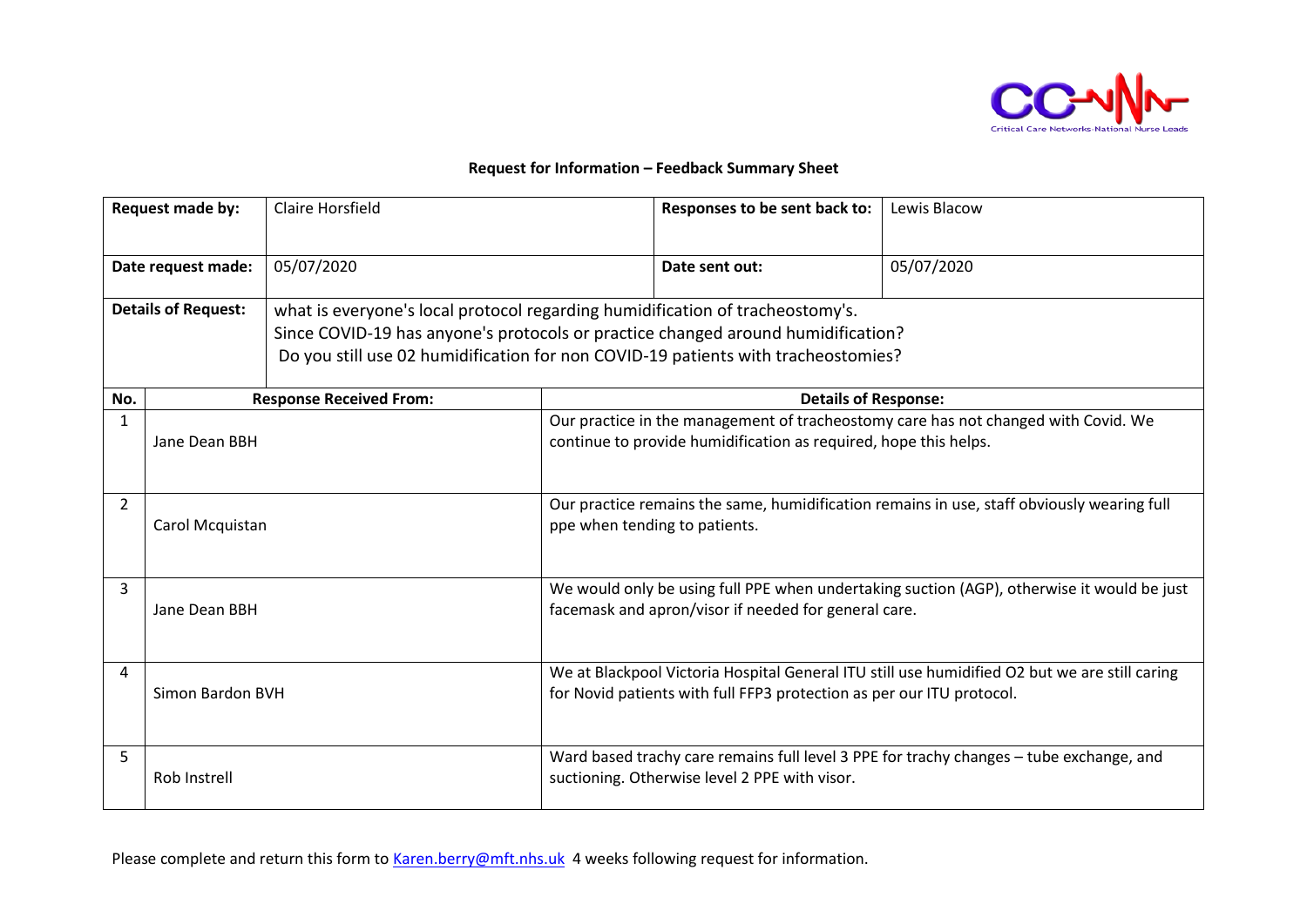

| $6\phantom{1}6$ | Michelle Sierpinski RLI | We use humidification as we always have for tracheotomies. It is just the PPE we wear that<br>has changed. |
|-----------------|-------------------------|------------------------------------------------------------------------------------------------------------|
|                 |                         |                                                                                                            |
| $\overline{7}$  |                         |                                                                                                            |
|                 |                         |                                                                                                            |
| 8               |                         |                                                                                                            |
| $9\,$           |                         |                                                                                                            |
| 10              |                         |                                                                                                            |
| 11              |                         |                                                                                                            |
| 12              |                         |                                                                                                            |